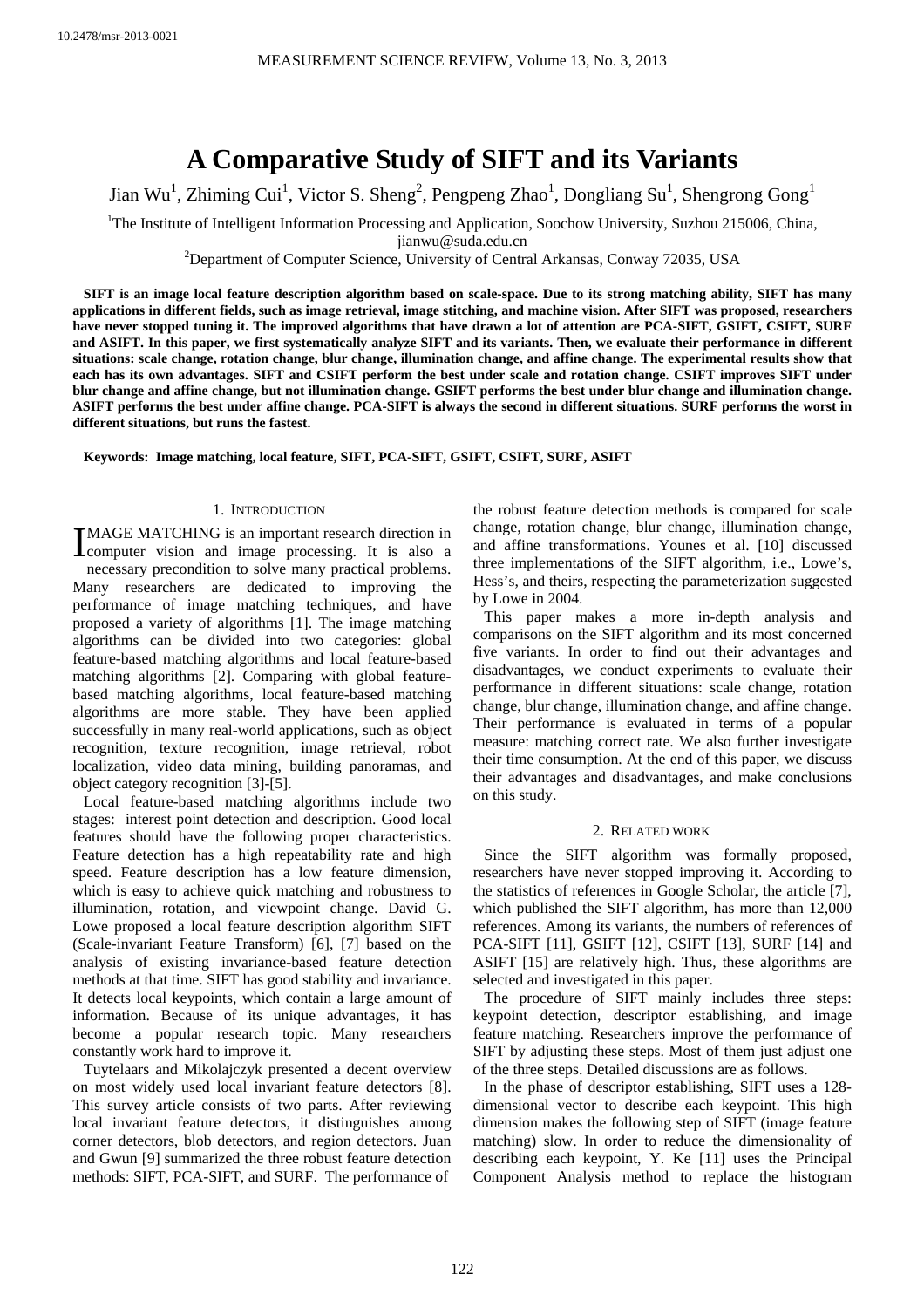method used in SIFT. This improved version is called PCA-SIFT.

In the phase of descriptor establishing, SIFT only describes local information and does not make use of global information. E. N. Mortensen [12] introduced a SIFT descriptor with global context (called GSIFT), which adds a global texture vector to the basis of SIFT.

In the phase of keypoint detection, SIFT only uses grayscale information of an image. A lot of color information is discarded for color images. A. A. Farag [13] proposed CSIFT, which adds color invariance to the basis of SIFT and intends to overcome the shortcoming of SIFT for color images.

H. Bay [14] proposed SURF, which is very similar to SIFT but it adopts different processing methods in every step. Details of these different processing methods will be discussed in Section 3. H. Bay claimed that SURF is an enhanced version of SIFT.

J. M. Morel [15] proposed Affine-SIFT (called ASIFT), which follows affine transformation parameters to correct images and intends to resist strong affine issues.

After analyzing the adjustments of each variant of SIFT, Fig.1. shows the big picture of the relationship of each variant with SIFT. The details of each variant of SIFT and itself will be discussed further in the following section.



Fig.1. Relationship hierarchy of SIFT and its variants.

# 3. SIFT AND ITS VARIANTS

In this section, we will analyze SIFT first. Then we will further discuss the adjustments in each variant. At the end of this section, we will make an in-depth comparison among SIFT and its variants.

#### *A. Methodology Analysis*

*SIFT analysis [7].* The greatest characteristic of SIFT algorithm is scale invariance. In order to achieve scale invariance, SIFT uses a DoG (Difference of Gaussian) function, shown in formula (1), to do convolution on an image. It obtains different scale images by changing  $\sigma$ Then, it subtracts the images which are adjacent in the same resolution to get a DoG pyramid. The DoG function is a kind of an improvement of a Gauss-Laplace algorithm [16], shown as formula (2).

$$
G(x, y, \sigma) = \frac{1}{2\pi\sigma^2} \exp[-\frac{x^2 + y^2}{2\sigma^2}],
$$
 (1)

$$
D(x, y, \sigma) = (G(x, y, k\sigma) - G(x, y, \sigma))^* I(x, y)
$$
  
=  $L(x, y, k\sigma) - L(x, y, \sigma)$ , (2)

where  $I(x, y)$  denotes an input image, and *k* denotes a scale coefficient of an adjacent scale-space factor. SIFT compares each point with its adjacent 26 pixels, which is the sum of eight adjacent pixels in the same layer and nine pixels in the upper and lower adjacent layers. If the point is minimum or maximum, the location and scale of this point are recorded. Therefore, SIFT gets all extreme points of DoG scale-space, and locates extreme points exactly. After that, it removes low contrast and unstable edge points. It further removes interference points, using  $2 \times 2$  Hessian matrix obtained from adjacent difference images.

Next, in the scale of each keypoint, SIFT computes the gradient strength and direction of every neighborhood. According to gradient directions, SIFT votes in histogram for every neighborhood, and uses the summations as the gradient strengths of a keypoint. And the main direction of this keypoint is defined as the direction whose gradient strength is maximal. Then, SIFT uses the keypoint as a center to choose an adjacent  $16 \times 16$  region. After the region is chosen, SIFT divides this region into  $4 \times 4$  sub-regions, and sums the gradient strength in each sub-region. SIFT uses eight directions in each sub-region to generate an eight-dimensional vector. Thereby, SIFT gets a 128 dimensional feature description from 16 sub-regions, according to a certain order.

*PCA-SIFT analysis [11].* PCA (Principle Component Analysis) is an effective and widely used data dimensionality reduction technique. It converts an original random vector, whose components have correlations, to a new random vector, whose components have no correlations, by an orthogonal transformation. PCA-SIFT uses PCA to replace the gradient histogram method in SIFT. Its description procedure can be divided into two sub-steps: projection matrix generating and descriptor establishing. It makes a new vector significantly smaller than a standard SIFT vector.

In the procedure of projecting high-dimension to lowdimension, an input vector has horizontal and vertical gradient mappings of a  $41 \times 41$  region around the keypoint, whose dimensionality is  $2 \times 39 \times 39 = 3042$ . After the projection matrix is generated, the descriptor of PCA-SIFT can be computed.

*GSIFT analysis [12]*. GSIFT integrates global information into SIFT. Its main idea is to add global texture information, in order to make that descriptor include the wide range of curve shape information. For each detected keypoint, it establishes a vector that consists of two parts. One part is the SIFT descriptor of a local feature. Another part is a global texture vector used to distinguish similar local features. That is, a feature vector generated by GSIFT is as follows.

$$
F = \begin{bmatrix} \omega S \\ (1 - \omega)G \end{bmatrix},\tag{3}
$$

where *S* is a 128-dimensional vector of SIFT, *G* is a 60 dimensional global vector, and  $\omega$  is a relative weight factor. Similar to the local descriptor generation of SIFT, global texture also generates a histogram. GSIFT needs to compute the maximum curvature of each pixel, which is defined as the largest absolute eigenvalue of a Hessian matrix. For each keypoint, GSIFT establishes log-polar coordinates around it, divides a circular region, whose diameter is the length of an image diagonal, into a number of regions, and computes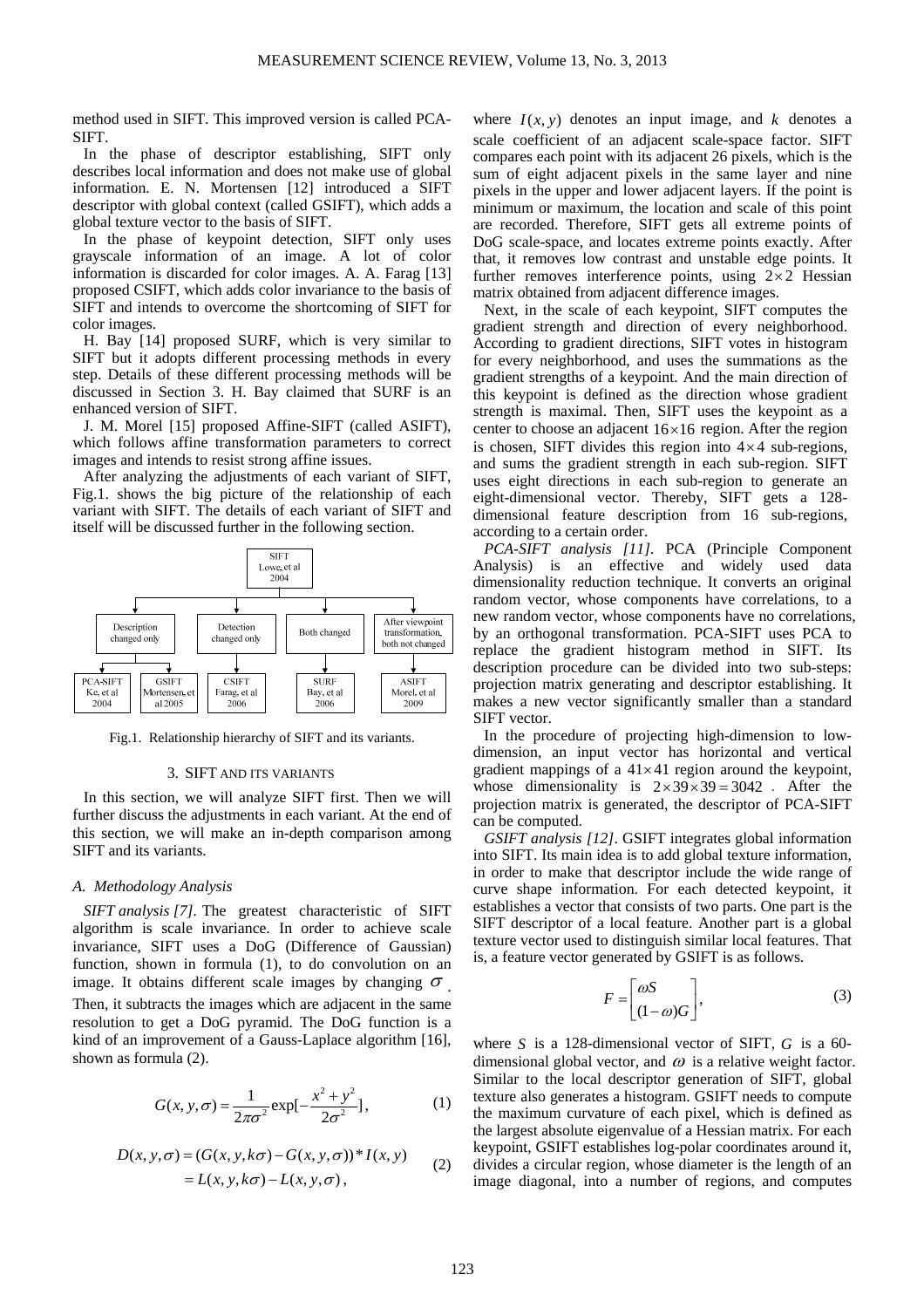discrete values of angles and radial distances of each keypoint. Thus, a curvature image can be calculated.

*CSIFT analysis [13].* CSIFT integrates color invariance [17] into the basis of SIFT. The color invariance describes optical potential radiation characteristics of objects based on a Kubelka-Munk theory, shown as follows.

$$
E(\lambda, x) = e(\lambda, x)[1 - \rho_f(x)]^2 R_\infty(\lambda, x) + e(\lambda, x)\rho_f(x), \quad (4)
$$

where  $\lambda$  denotes wavelength,  $\chi$  is a two-dimensional vector defining an observation position,  $e(\lambda, x)$  denotes spectral intensity,  $\rho_f(x)$  denotes Fresnel reflection coefficient at *x*,  $R_{\alpha}(\lambda, x)$  denotes material reflectance, and  $E(\lambda, x)$  denotes a reflection spectrum at the observation position.

Using formula (4), CSIFT generates the first derivative and second derivative of  $E(\lambda, x)$ , and defines the color image invariant  $H$  as the ratio of the two derivatives:

$$
H = \frac{E_{\lambda}}{E_{\lambda\lambda}}.\tag{5}
$$

CSIFT defines  $(E, E_{\lambda}, E_{\lambda})$  as a mapping relation to a RGB model, and *H* is a statement of a color invariant. It has no relationship with the observation position, surface direction, light intensity, and reflection coefficient. Thus, after obtaining  $H(x, y)$ , it is feasible to replace  $I(x, y)$  of SIFT with  $H(x, y)$  in order to establish a DoG pyramid and detect extreme points in a DoG space.

*SURF analysis [14].* The basic idea of SURF is similar to that of SIFT, but SURF uses different methods for location detection and descriptor generation. Because there exists a large amount of data in an image database, and the time consumption of SIFT is rather high, Bay [14] proposed SURF to improve the detection and description efficiency of extreme points. In SURF, a quick Hessian matrix is adopted for detection, which has competitive advantages on speed and accuracy.

Meanwhile, an integral image algorithm is adopted to replace the procedure of constructing the Gaussian pyramid in SIFT. Besides, in the description phase, SURF first divides the neighborhood region of each extreme point into a number of  $4 \times 4$  square sub-regions. Then, it computes a Haar wavelet response of each sub-region. Each response has a four-dimensional vector. Each keypoint is described with a 64-dimensional feature description of all sub-regions.

*ASIFT analysis [15].* SIFT does not perform well with images with affine change. In order to improve the performance in this situation, ASIFT simulates the rotation of camera's optical axis. It adopts an image affine transformation model resulting from the changes of viewpoint, which can be expressed as:

$$
u(x, y) \to u(ax + by + e, cx + dy + f).
$$
 (6)

In the above affine model, there is an assumption that the camera is far away from the measured object. Starting from the opposite, the movement of camera may cause imaging deformation of the measured object. The angle, which is produced from the normal plane of the measured object and the mapping plane of the camera optical axis, is defined as a longitude angle. ASIFT first adds rotation transformation to an image. Then, it further obtains a series of affine images by a tilt transformation operation  $u(x, y) \rightarrow u(tx, y)$  on the image in  $x$  direction. Both rotation transformation and tilt transformation are achieved by means of changing the longitude angle and the latitude angle within a certain range. After these, ASIFT detects keypoints, and establishes description from the affine image.

In the matching phase, in contrast with SIFT, ASIFT not only detects more feature points, but also has relatively fewer mismatching points.

# *B. Detailed Comparisons*

The main steps of SIFT and its variants are keypoint detection and description. Based on the above methodological analysis, we briefly summarize the characteristics of SIFT and its variants in Table 1.

|                 | <b>Keypoint Detection</b>                                                                      |                                                                                              | <b>Keypoint Description</b>                                                                                                                                                           |                                                                                                                 |             |  |
|-----------------|------------------------------------------------------------------------------------------------|----------------------------------------------------------------------------------------------|---------------------------------------------------------------------------------------------------------------------------------------------------------------------------------------|-----------------------------------------------------------------------------------------------------------------|-------------|--|
|                 | Scale-space                                                                                    | Selection                                                                                    | Main direction                                                                                                                                                                        | <b>Feature Extraction</b>                                                                                       | #Dimensions |  |
| <b>SIFT</b>     | Different-scale<br>images<br>convoluted<br>with<br>a<br>Gaussian function                      | Detect extrema in DoG<br>do<br>non-maxima<br>space;<br>suppression                           | Calculate a gradient amplitude<br>of a square area; regard the<br>direction with the maximum<br>gradient strength as the main<br>direction                                            | Divide a $16\times16$ region into $4\times4$<br>sub-regions; create a gradient<br>histogram for each sub-region | 128         |  |
| <b>PCA-SIFT</b> | Same as SIFT                                                                                   | Same as SIFT                                                                                 | Same as SIFT                                                                                                                                                                          | Extract a $41\times41$ patch; form a<br>3042-dimension vector; use a<br>project matrix to multiply with it      | 20 or less  |  |
| <b>GSIFT</b>    | Same as SIFT                                                                                   | Same as SIFT                                                                                 | Same as SIFT                                                                                                                                                                          | For each keypoint, create a vector<br>consisting of SIFT description and<br>a global texture vector             | 188         |  |
| <b>CSIFT</b>    | Replace grayscale with<br>color invariant; convolute<br>with a Gaussian function               | Same as SIFT                                                                                 | Same as SIFT                                                                                                                                                                          | Same as SIFT                                                                                                    | 384         |  |
| <b>SURF</b>     | Different-scale box filter<br>with<br>convoluting<br>an<br>original image                      | Use a Hessian matrix to<br>candidate<br>determine<br>keypoints; do non-maxima<br>suppression | Calculate<br>Haar<br>wavelet<br>a<br>response in x and y directions of<br>each sector in a circular area;<br>regard the<br>direction<br>with<br>maximum norm as the main<br>direction | Divide a $20\times20s$ region into $4\times4s$<br>sub-regions; calculate a Haar<br>wavelet response             | 64          |  |
| <b>ASIFT</b>    | After a preprocessing - viewpoint transformation, follow SIFT's steps (i.e., the same as SIFT) |                                                                                              |                                                                                                                                                                                       |                                                                                                                 |             |  |

Table 1. Detailed comparisons of SIFT and its variants.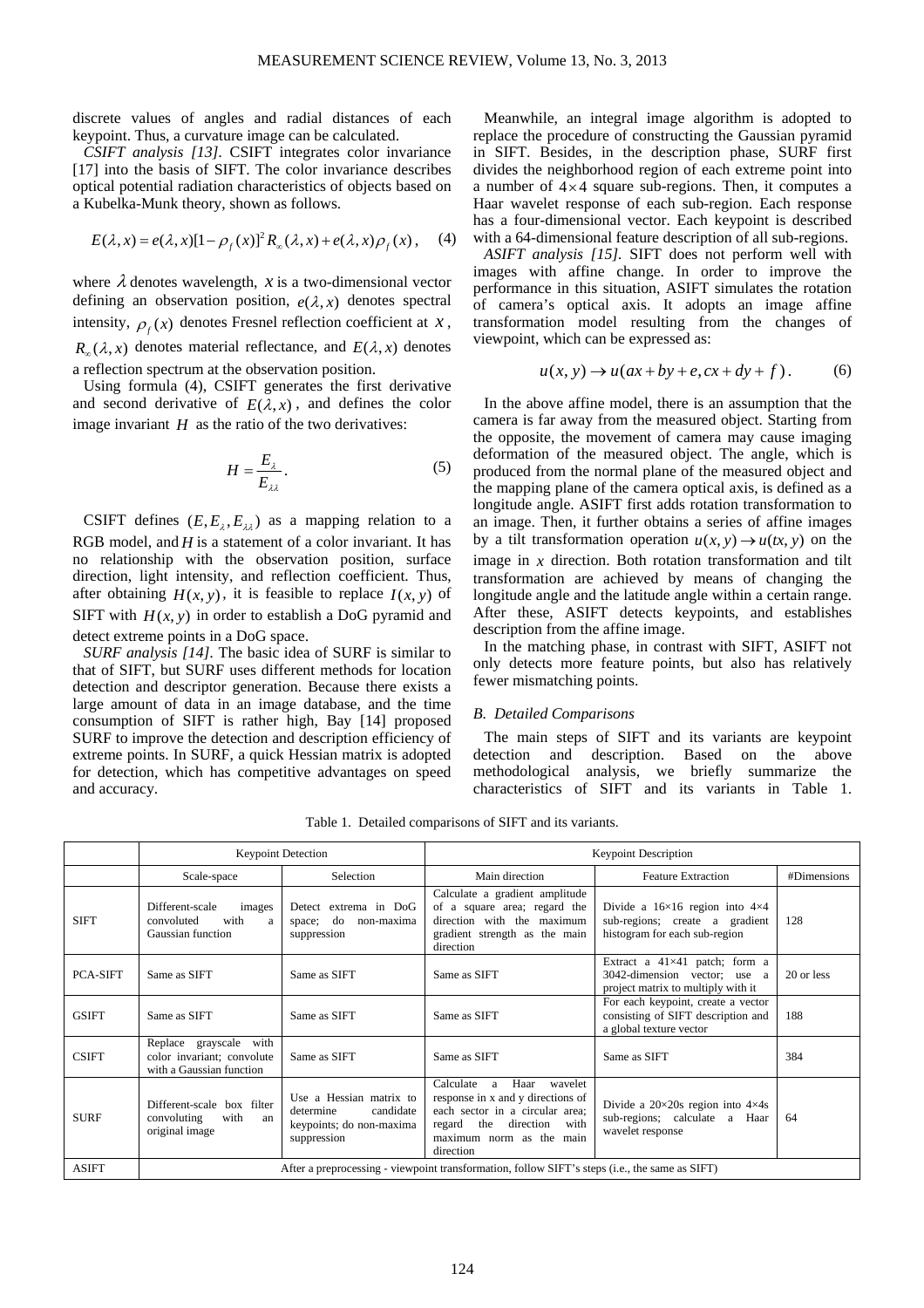### 4. EXPERIMENTS

In this section, we conduct experiments to investigate the performance of SIFT and its variants in different situations: scale and rotation change, blur change, illumination change, and affine change. We also investigate the time consumption of each algorithm in different situations.

#### *A. Experiment Description*

SIFT and its variants are implemented in Matlab 2010a and executed on a Dell PC. It has a Pentium(R) Dual-Core CPU E5300@2.60GHz, and 4G memory, running Windows 7. In order to conduct empirical comparative analysis of SIFT and its variants, we use image data sets [18] provided by Visual Geometry Group, belonging to the Department of Engineering Science, University of Oxford. Within the data sets, a set of *boat* images is used to test scale and rotation invariance, a set of *bike* images is used to test blur invariance, a set of *Leuven* images is used to test illumination invariance, and a set of *graffiti* images is used to test affine invariance.

In all experiments, we follow the traditional common approach, using KNN (k-nearest neighbor algorithm) to match keypoints and RANSAC (random sample consensus) [19] to eliminate mismatches, in SIFT and its variants. Specifically, they use KNN to match keypoints on a KD-tree (short for *k-dimensional tree*).

In keypoint matching, target image keypoints are used as a benchmark. The goal of SIFT and its variants is to search keypoints, which are the nearest neighbor and the second nearest neighbor to target image keypoints, from the keypoints of a comparing image.

There are a lot of mismatched points in the keypoint matching process. Thus, RANSAC is used to eliminate mismatch. RANSAC is a robust parameter estimation method. Essentially, RANSAC is a process with repeated tests and constant iterations. Its basic idea is as follows: firstly, design a model according to specific issues; then

repeatedly extract the smallest point set to estimate the initial values of parameters in the model; use these initial values to divide all the data into "inner point" and "outer point"; and use all the inner points to finally calculate and estimate model parameters. In keypoint matching, the model is the projective relationship, projecting keypoints on a plane to keypoints on another plane. The reflection is a projection matrix. RANSAC is used in SIFT and its variants. It is to find out a projective matrix and to make keypoints fit the projective relationship as much as possible.

#### *B. Performance Evaluation under Different Situations*

*Comparisons under scale and rotation invariance.* The first set of experiments is conducted on a set of boat images [18] for investigating the performance of SIFT and its variants under scale and rotation change. The set of images is shown in Fig.2. This set has six images in total. Each represents a different scale and rotation, respectively. Our experiments match the image A1 with others (A2-A6), respectively. The experimental results are shown in Fig.3.

Fig.3. shows the matching correct rate of each algorithm between the image A1 and the others (A2-A6), respectively. From Fig.3., we can see that the performance of CSIFT is the same as SIFT. Comparing with CSIFT and SIFT, both GSIFT and ASIFT have lower matching correct rate, especially on the image A6. PCA-SIFT performs a little better than GSIFT and ASIFT on images A3-A5. However, it performs the best on the image A6. The matching correct rate of SURF is always the lowest.



Fig.2. A boat image set for investigating scale and rotation invariance.



Fig.3. The experimental results under scale and rotation invariance.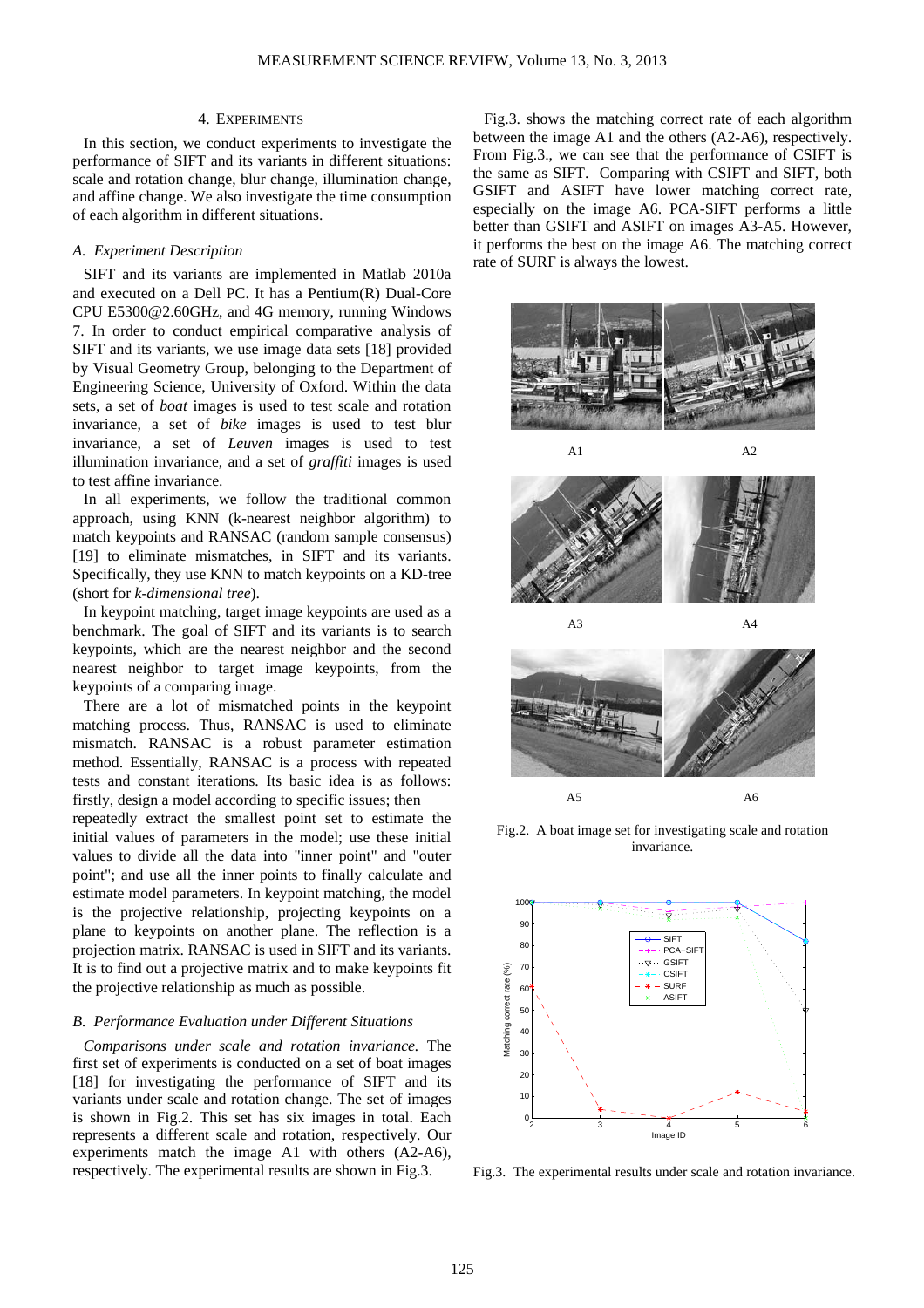Fig.4. shows the details of the first 10 matching keypoints between images A1 and A5 for SIFT and its variants, respectively. Note that we cannot show all the matching keypoints in the figure. For the sake of clarity, we only choose the first 10 matching keypoints. From this figure, we can see that the matching correct rates for SIFT and its variants are 1.0 for the first 10 matching keypoints, except SURF. It can only achieve 0.9. This further shows us that SURF does not perform well in terms of matching correct rate.



(a) SIFT  $(10/10)$  (b) PCA-SIFT  $(10/10)$ 



(c) GSIFT  $(10/10)$  (d) CSIFT  $(10/10)$ 



Fig.4. The first 10 matching keypoints between images A1 and A5 under scale and rotation invariance.

*Comparisons under blur invariance*. The second set of experiments is conducted on a set of bike images for investigating the performance of SIFT and its variants under blur invariance. The set of images is shown in Fig.5. It has six images in total. Image B1 is the original one from the image set [18]. We use it to produce 10 different blur images with different fuzzy radii (from 1 to 10, refer to the horizontal axis in Fig.6)., which represent different degrees of blur. Fig.5. shows the original image and five produced images with their corresponding blur radius. The experimental results are shown in Fig.6.



B1 B2



B3 B4







Fig.6. The experimental results under blur invariance.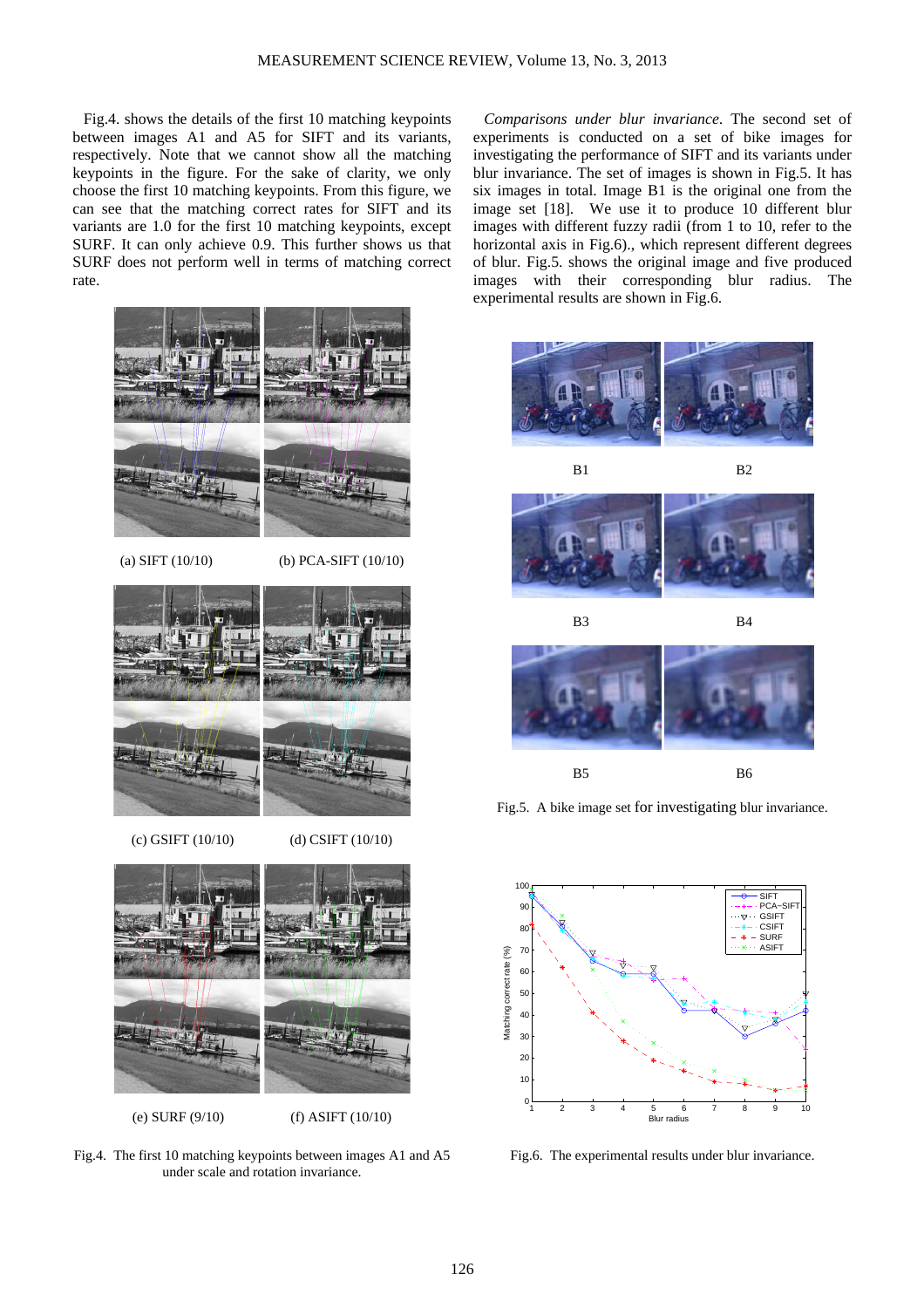Fig.6. shows the matching correct rate of each algorithm between the original image B1 and the 10 generated images, respectively. From Fig.6., we can see that the performance of PCA-SIFT, GSIFT, and CSIFT is very competitive. Among the three competitive algorithms, none consistently performs better. In general, GSIFT performs a litter better than the other two. All of the three algorithms perform better than SIFT, much better than ASIFT and SURF. Again, SURF performs the worst.



(a)  $SIFT(9/9)$  (b) PCA-SIFT(7/7)



(c) GSIFT(9/9) (d) CSIFT(9/10)



(e) SURF(8/10) (f) ASIFT(10/10)

Fig.7. The first 10 matching keypoints between images B1 and B5 under blur invariance.

Fig.7. shows the details of the first 10 matching keypoints between the original image B1 and the generated image B5 for SIFT and its variants, respectively. Note that we cannot show all the matching keypoints in the figure. For the sake of clarity, we only choose the first 10 matching keypoints. As we can see from the figure, due to high blur in B5, it caused that the number of extracted keypoints of SIFT, PCA-SIFT and GSIFT are 9, 7, and 9, respectively (less than 10). But among all the extracted keypoints, there occurs no keypoint mismatching. That means that the extracted keypoints can be matched successfully. However, there exists keypoint mismatching on CSIFT and SURF. They have one and two mismatching keypoints, respectively. We can also conclude that the performance of SURF is the worst under blur invariance.



Fig.8. A set of Leuven images for investigating illumination invariance.

*Comparisons under illumination invariance.* The third set of experiments is conducted on a set of Leuven images for investigating the performance of SIFT and its variants under illumination invariance. The set of images is shown in Fig.8. Please note that the image C3 is the original image [18]. We use the original image C3 to produce 10 different illumination images by decreasing and increasing brightness intensity (from -150 to 150, refer to the horizontal axis in Fig.9). The brightness intensity represents a degree of illumination. Fig.8. shows the original image C3 and five produced images (C1-C2, and C4-C5). Note that we order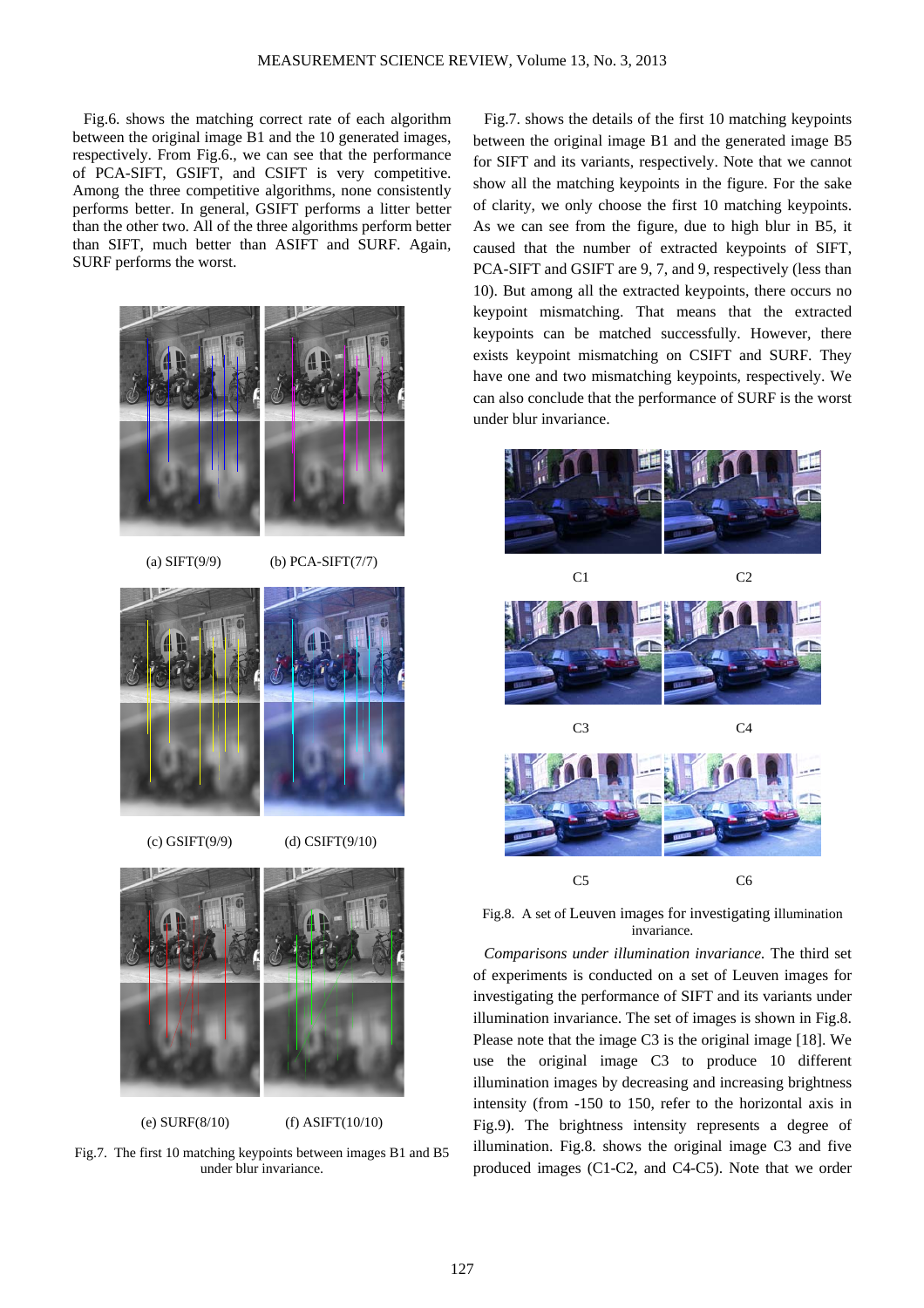the images according to their brightness. Images C1 and C2 are darker than the original C3. The images C4-C5 are brighter than the original one. The experimental results are shown in Fig.9.

Fig.9. shows the matching correct rate of each algorithm between the original image C3 and the 10 generated images, respectively. From Fig.9., we can see that the performance of PCA-SIFT and GSIFT is very competitive. They bother perform a little better than SIFT. Between PCA-SIFT and GSIFT, we can see that GSIFT performs slightly better on most images. CSIFT performs very well when images are brighter. However, its performance drops gradually when images become darker and darker. But it still performs better than ASIFT and SURF. Between ASIFT and SURF, SURF performs worse. Overall, it performs the worst.



Fig.9. The experimental results under illumination invariance.

Fig.10. shows the details of the first 10 matching keypoints between the darkest image C1 and the brightest image C6 among the images shown in Fig.8., for SIFT and its variants, respectively. Note that we cannot show all the matching keypoints in the figure. For the sake of clarity, we only choose the first 10 matching keypoints. As we can see from the figure, due to the big difference in brightness intensity, the number of extracted keypoints of both GSIFT and CSIFT are 6 and 8, respectively (less than 10). Except SIFT, all keypoints extracted by the other five algorithms can be matched successfully.

*Comparisons under affine invariance*. The fourth set of experiments is conducted on the set of graffiti images [18] for investigating the performance of SIFT and its variants under affine invariance. This set has six images in total, shown in Fig.11. Each image has a different viewpoint. The experimental results are shown in Fig.12.

Fig.12. shows the matching correct rate of each algorithm between the image D1 and the others (D2-D6), respectively. From Fig.12., we can see that the performance of ASIFT is the best, followed by CSIFT, followed by PCA-SIFT and SIFT. SURF performs the worst. GSIFT performs a little better than SURF, but worse than SIFT. From Fig.12., we can also see that SIFT and its variants (except SURF) perform very well when the viewpoint angle is smaller than

30 degrees. Their performance becomes worse when the viewpoint angle is greater than 30 degrees. However, the matching correct rate of ASIFT is stable under different angles (even 60 degrees). It maintains a very high matching correct rate. It is much better than the others when the viewpoint angle increases. The performance of SURF is always relatively low. It has a small advantage over PCA-SIFT, GSIFT, and CSIFT when the viewpoint angle is greater than 50 degrees. Overall, it performs the worst.



(c) GSIFT $(6/6)$  (d) CSIFT $(8/8)$ 



(e) SURF(10/10) (f) ASIFT(10/10)

Fig.10. The first 10 matching keypoints between the darkest image C1 and the brightest image C6 (shown in Fig.8) under illumination invariance.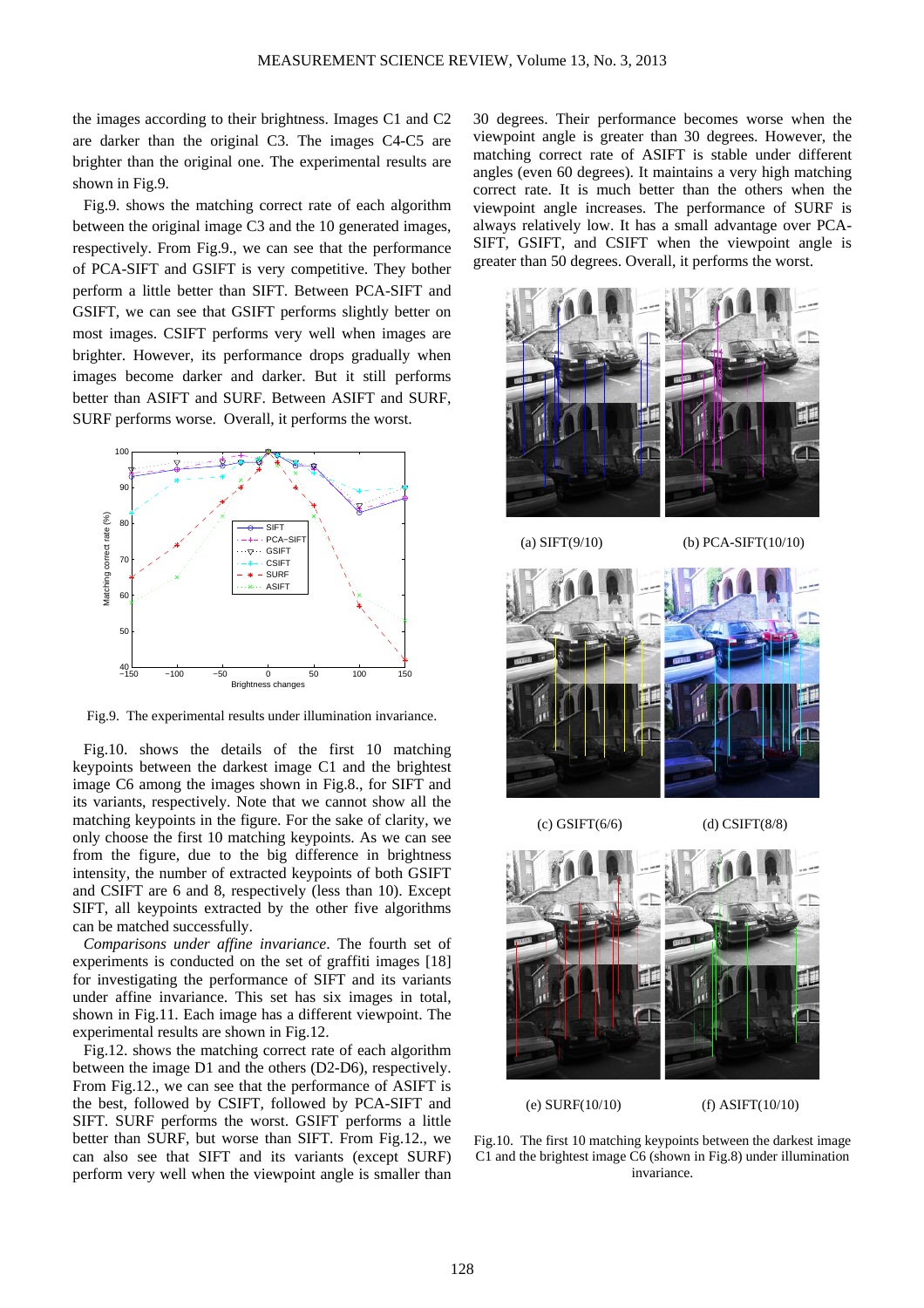

Fig.11. A set of graffiti images for investigating affine invariance.



Fig.12. The experimental results under affine invariance.

Fig.13. shows the details of the first 10 matching keypoints between the images D1 and D5, for SIFT and its variants, respectively. Note that we cannot show all the matching keypoints in the figure. For the sake of clarity, we only choose the first 10 matching keypoints. As we can see from the figure, the numbers of matched keypoints extracted by SIFT, PCA-SIFT, GSIFT are 2, 1, and 0, respectively, which are much fewer than the other three algorithms (i.e., CSIFT, SURF and ASIFT). The numbers of matched keypoints extracted by CSIFT, SURF and ASIFT are 7, 5, and 10, respectively.



(a)  $SIFT(1/2)$  (b)PCA-SIFT(1/1)



(e)  $\text{SURF}(5/10)$  (f)  $\text{ASIFT}(10/10)$ 

Fig.13. The first 10 matching keypoints between images D1 and D5 under affine invariance.

# *C. Comparisons on Time Consumption*

Because of large computation of SIFT and its variants, it is necessary to empirically investigate their time consumption. In order to investigate the time consumption of each algorithm in different situations (i.e., scale and rotation change, blur change, illumination change, and affine change), we have four pairs of images from the above four image sets. Specifically, we have a pair of images (A1 and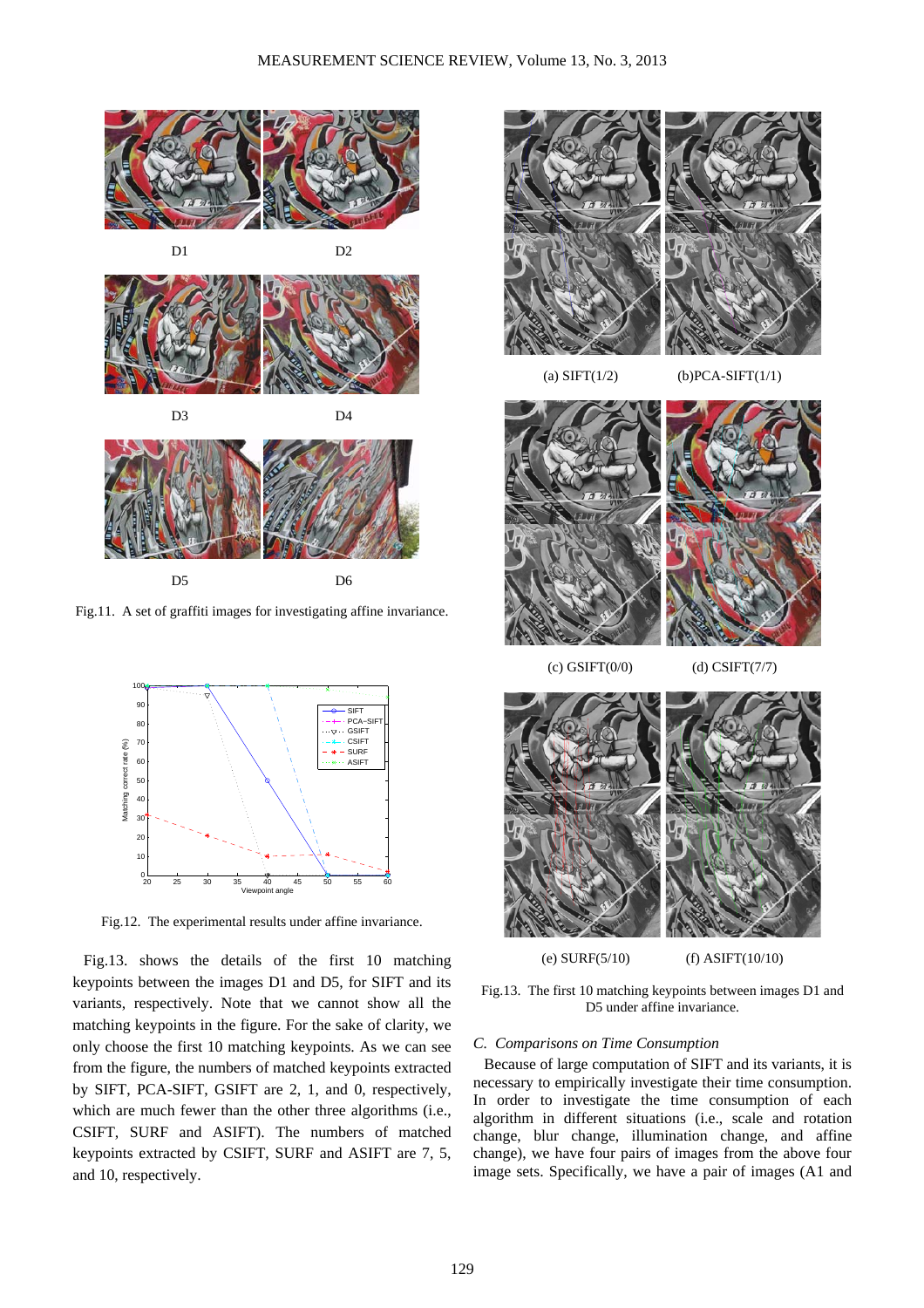A5) for investigating the time consumption of each algorithm under scale and rotation change, pair of images (the original image B1 and the generated image B5) for investigating the time consumption of each algorithm under blur change, a pair of images (the darkest image C1 and the brightest image C6 among the images shown in Fig.8.) for investigating the time consumption of each algorithm under illumination change, and a pair of images (D1 and D5) for investigating the time consumption of each algorithm under affine change.

| Algorithm    | Step                  | Boat   | <b>Bikes</b> | Leuven | Graffiti | Avg.    |
|--------------|-----------------------|--------|--------------|--------|----------|---------|
|              | Feature<br>Extraction | 0.9935 | 1.0014       | 0.7166 | 1.0186   | 0.9325  |
| <b>SIFT</b>  | Image<br>Matching     | 1.5922 | 1.1457       | 0.3946 | 1.6921   | 1.2062  |
|              | <b>Total</b>          | 2.5857 | 2.1471       | 1.1112 | 2.7107   | 2.1387  |
|              | Feature<br>Extraction | 2.0280 | 1.7195       | 1.7068 | 2.3556   | 1.9525  |
| PCA-SIFT     | Image<br>Matching     | 0.5070 | 0.1910       | 0.3012 | 0.7852   | 0.4461  |
|              | <b>Total</b>          | 2.535  | 1.9105       | 2.008  | 3.1408   | 2.3986  |
|              | Feature<br>Extraction | 2.4032 | 2.6617       | 1.1051 | 2.4148   | 2.1462  |
| <b>GSIFT</b> | Image<br>Matching     | 1.0572 | 1.4134       | 0.5002 | 1.2198   | 1.0477  |
|              | <b>Total</b>          | 3.4604 | 4.0751       | 1.6053 | 3.6346   | 3.1939  |
|              | Feature<br>Extraction | 2.5374 | 2.5493       | 1.8223 | 2.4545   | 2.3409  |
| <b>CSIFT</b> | Image<br>Matching     | 3.0959 | 3.5783       | 2.3132 | 2.4709   | 2.8646  |
|              | <b>Total</b>          | 5.6333 | 6.1276       | 4.1355 | 4.9254   | 5.2055  |
|              | Feature<br>Extraction | 1.8048 | 1.8857       | 1.3853 | 1.8061   | 1.7205  |
| <b>SURF</b>  | Image<br>Matching     | 0.0970 | 0.1394       | 0.0536 | 0.1029   | 0.09823 |
|              | <b>Total</b>          | 1.9018 | 2.0251       | 1.4389 | 1.909    | 1.8187  |
|              | Feature<br>Extraction | 4.7647 | 5.1204       | 3.4687 | 4.4752   | 4.4573  |
| <b>ASIFT</b> | Image<br>Matching     | 3.0420 | 2.2801       | 2.1562 | 1.7897   | 2.3170  |
|              | <b>Total</b>          | 7.8067 | 7.4005       | 5.6249 | 6.2649   | 6.7743  |

Table 2. Comparisons on time consumption (in milliseconds).

Table 2. shows the time consumption of each algorithm running on each pair of images. In order to see the details of the time consumed by each algorithm, we also show feature extraction time and matching time separately in the table. The average time of each algorithm running on the four pairs is shown in the last column. Note that the time in the table is in milliseconds. Please note also that the time in the table is a relative value for comparisons only, since we reduced the resolution of the images in the experiments.

From the last column of Table 2., we can see that SURF is the fastest one, followed by SIFT, followed by PAC-SIFT, followed by GSIFT, and followed by CSIFT. ASIFT is the slowest. If we have a closer look, we can see that SURF saves time on image matching. Its image matching time is always the lowest in all situations. However, its feature extraction time is much higher than that of SIFT. SIFT has the lowest feature extraction time in all situations. ASIFT is the slowest in all situations, because of its highest feature extraction time in all situations. Among all six algorithms, CSIFT is the second slowest. The reason is that its image matching time is the highest in all situations, and its feature extraction time is the second slowest in all situations.

Table 2. also shows that the order of the six algorithms, based on their time consumption, does not change with the different situations.

#### *D. Experiment Summarization*

In the above sub-sections, we empirically compared the performance of SIFT and its variants in four different situations, i.e., scale and rotation invariance, blur invariance, illumination invariance, and affine invariance. We also investigated the time consumption of each algorithm in the above four situations. In this sub-section, we analyze the experimental results qualitatively. Thus, we can have general ideas of the performance of each algorithm in different situations. We rate the experimental results in four grades, i.e., Best, Better, Good, and Common. The qualitative analysis is shown in Table 3.

|  | Table 3. Qualitative Summarization. |  |
|--|-------------------------------------|--|
|--|-------------------------------------|--|

| Algorithm    | Scale & Rotation | Blur          | Illumination  | Affine        | Time Cost     |
|--------------|------------------|---------------|---------------|---------------|---------------|
| <b>SIFT</b>  | <b>Best</b>      | Good          | <b>Better</b> | Good          | <b>Better</b> |
| PCA-SIFT     | <b>Better</b>    | <b>Better</b> | <b>Better</b> | Good          | <b>Better</b> |
| <b>GSIFT</b> | Good             | Best          | <b>Best</b>   | Good          | <b>Better</b> |
| <b>CSIFT</b> | <b>Best</b>      | <b>Better</b> | Good          | <b>Better</b> | Good          |
| <b>SURF</b>  | Common           | Common        | Common        | Common        | <b>Best</b>   |
| <b>ASIFT</b> | Good             | Common        | Common        | <b>Best</b>   | Common        |

As we can see from the above table, SIFT keeps the invariance on scale and rotation change, and illumination change. It maintains a certain degree of stability for image blur and affine transformation. PCA-SIFT replaces the histogram method used inside SIFT with a principal component analysis method. It has a good performance in four different situations. It also has reasonable time consumption (a little slower than SIFT). GSIFT integrates a global texture vector with the descriptors generated by SIFT. It has significant advancements under blur and illumination changes. CSIFT takes full advantage of image color information, and uses color invariance based on SIFT. It maintains a good stability in scale, rotation, blur, and affine transformation. Based on an integral image, SURF uses a quick Hessian matrix, which has an advantage in speed and accuracy while detecting keypoints. Thus, its computational efficiency is greatly improved. Compared with the other algorithms, it has obvious advantages in terms of speed. ASIFT has a full sense of affine invariance. Not only it is able to detect more keypoints, but also its keypoint mismatching is relatively low.

# 5. CONCLUSIONS

This paper systematically analyzed the major members of the SIFT family, including SIFT, PCA-SIFT, GSIFT, CSIFT, SURF and ASIFT. They are image local feature description algorithms based on scale-space. In this paper, we empirically evaluated their performance in different situations: scale and rotation change, blur change, illumination change, and affine change. Because of large computation of SIFT and its variants, we also investigated their time consumption empirically in different situations. Based on our experimental results, we qualitatively analyzed the performance of each algorithm, which provided the general ideas and suggestions of how to choose the best algorithm for a specific real-world problem.